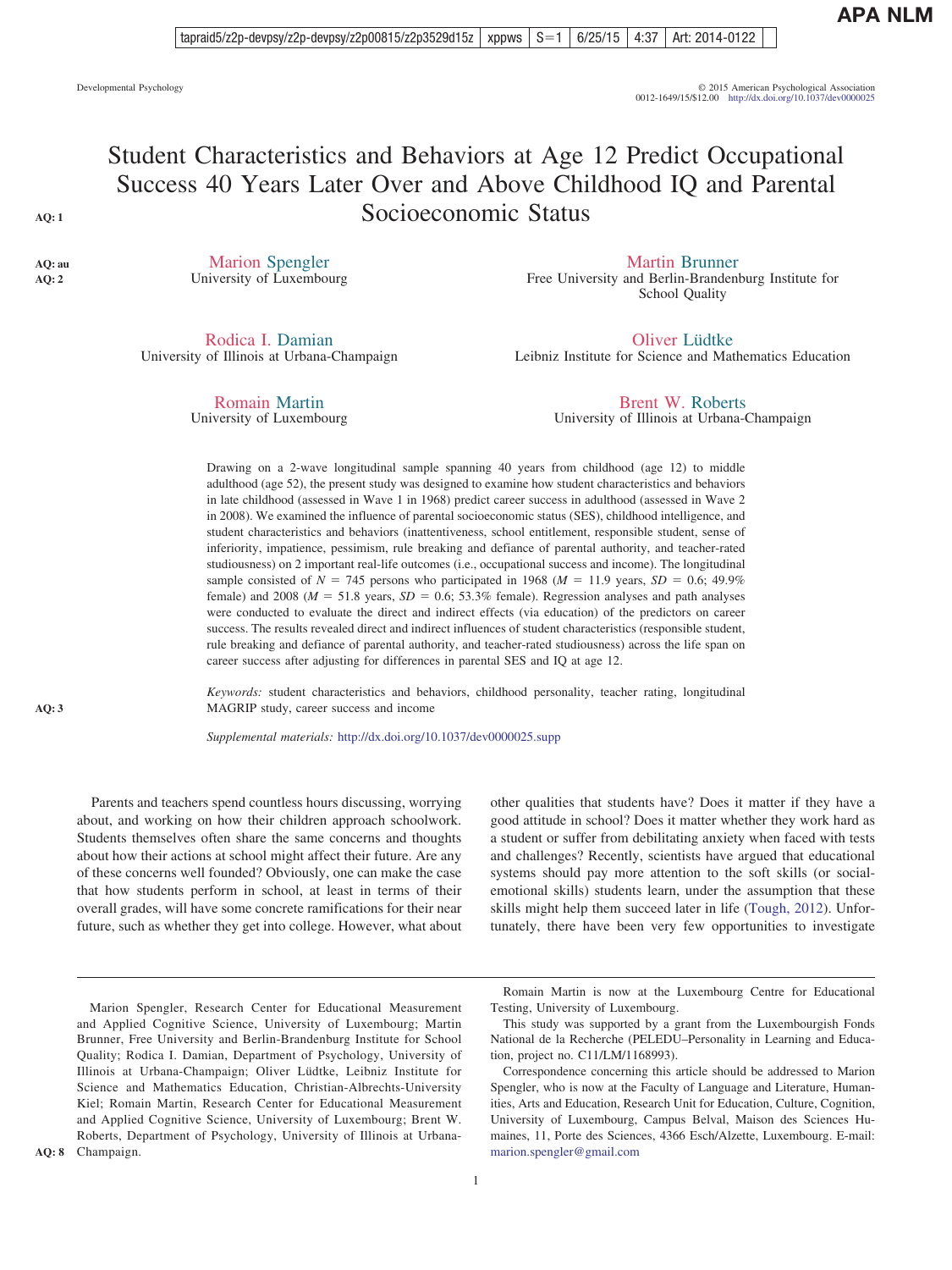whether students' behaviors and thoughts about school have any lasting effects on their lifetime accomplishments.

In the current study, we used a unique data set to address these questions. Specifically, we used data from the Luxembourgish MAGRIP study. The original sample included more than 2,800 students from the 6th grade, representing half of the student population of this age in Luxembourg in 1968 at the time of the assessment. The initial assessment took place in primary school before the selection process had begun to direct students into different school tracks. It included measures of intelligence, educational aspirations, socioeconomic status (SES), family background, and a questionnaire on students' school-related and everyday feelings, thoughts, and habits. The items covered either school-related (e.g., "If I am interrupted while doing my homework, I still try hard to do it properly") or nonschool-related contexts (e.g., "Life is usually hard; only sometimes is it nice"). Moreover, the teachers were asked to rate their students on studiousness because teachers tend to be a valid source of information with regard to studiousness and willingness to learn. Recently, the MAGRIP sample was tracked down and followed up, and researchers collected basic information on the targets' lifetime educational and occupational achievements. Thus, we had a unique opportunity to ask about the extent to which it really matters how someone acted and thought in school. To evaluate the relevance of such constructs across the life span, we related them to important later life outcomes, namely, status and occupational achievement while controlling for other important childhood information (IQ and parental SES). The associations between childhood IQ, parental SES, and income that are present in the MAGRIP sample have been previously reported [\(Fischbach, Baudson, Preckel, Martin, &](#page-10-0) [Brunner, 2013\)](#page-10-0). These analyses were conducted before the data on the childhood characteristics had been analyzed. The present article is the first investigation to use the childhood student characteristics and the teachers' ratings of studiousness.

### **Theoretical Models of Status Attainment**

To better understand the effects of student characteristics and behaviors on status attainment, as well as their interplay with other predictors and their relations to life outcomes, we considered different theoretical perspectives, which can be split into (a) sociological and (b) psychological approaches.

In sociological approaches, the main focus has been on the effects of parental SES on students' academic achievement, educational attainment, and occupational success. For example, [Boudon \(1974\)](#page-10-1) introduced the distinction between primary and secondary influences of family SES to explain differences in educational outcomes. In his model, primary influences are those factors that affect educational attainment indirectly, through their impact on educational competences, whereas secondary influences are those factors that have a direct impact on educational attainment.

Moreover, sociological theories of status attainment also include human resources (i.e., capital) that play a role in addition to social resources such as SES (see [Coleman, 1988\)](#page-10-2). Most of these theories can be traced back to [Blau and Duncan \(1967\)](#page-10-3) who assumed that after controlling for direct and indirect influences of parental SES, the most important form of human capital was educational achievement (and prior occupational status). Although most of these theoretical models focus on social capital (e.g., SES) as a predictor of higher occupational attainment, they tend to provide only a limited inclusion of psychological factors that might explain status and occupational attainment.

Psychological approaches aim at adding individual difference variables, such as general cognitive ability, personality, and motivational variables, to the prediction of occupational outcomes, and testing their incremental validity above and beyond SES (e.g., [Damian et al., 2014\)](#page-10-4). We will present three models that provide a broad and integrative view on the relation of the different sets of predictors: (a) the Eccles expectancy-value model (see [Eccles,](#page-10-5) [Wigfield, & Schiefele, 1998\)](#page-10-5), (b) the Wisconsin model [\(Sewell,](#page-11-1) [Haller, & Portes, 1969\)](#page-11-1), and (c) the Credé and Kuncel model of academic performance [\(Credé & Kuncel, 2008\)](#page-10-6).

The Eccles expectancy-value model is a broad model that links psychological and social factors to predict educational, vocational, and other achievement-related choices and activities. The Eccles model is one of the most comprehensive models and includes a broad range of factors, such as cultural norms, experiences, aptitudes, socializers' influences, personal expectations, beliefs, and attitudes in the prediction of expectations [\(Eccles, 2005\)](#page-10-7). Although the focus of this model is to understand the development of expectations (such as selfconcept and task value; e.g., [Eccles & Wigfield, 2002\)](#page-10-8), the model highlights general pathways that might help identify possible predictors of educational and occupational success. The model has two basic components, a psychological and a socialization component: Expectations and beliefs (psychological factors) as well as beliefs and behaviors of parents, teachers, and peers, and parental SES (social factors).

The Wisconsin model of status attainment is a psychological model of how parental SES is linked to occupational outcomes via educational attainment, aspirations, academic performance, general cognitive ability, and the role of significant others [\(Sewell et](#page-11-1) [al., 1969\)](#page-11-1). One critical feature of the Wisconsin model of status attainment is the assumption that educational attainment, aspirations, and general cognitive ability have direct effects on later occupational status. However, the Wisconsin model omits other psychological dimensions such as personality traits or student characteristics, behaviors, and attitudes.

In a more recent approach, [Credé and Kuncel \(2008\)](#page-10-6) proposed an academic performance model that builds on the Wisconsin status attainment model by incorporating a variety of predictors of performance. They introduced student characteristics as important predictors of academic success in addition to general cognitive ability, prior and actual knowledge, personality, and motivation. Moreover, they showed that student characteristics could be subsumed under three broad domains: study habits, skills, and attitudes. The Credé and Kuncel model, although more inclusive with regard to possible predictors, is not as encompassing in its scope with regard to the outcomes, such as educational and occupational attainment. Although the Credé and Kuncel model did not include occupational attainment as an outcome, it is reasonable to assume that the predictors that are relevant for educational attainment would also be relevant for occupational attainment, given that education is one of the strongest predictors of career success.

Each of these theories provides different sets of predictors and focuses on different developmental periods and outcomes of the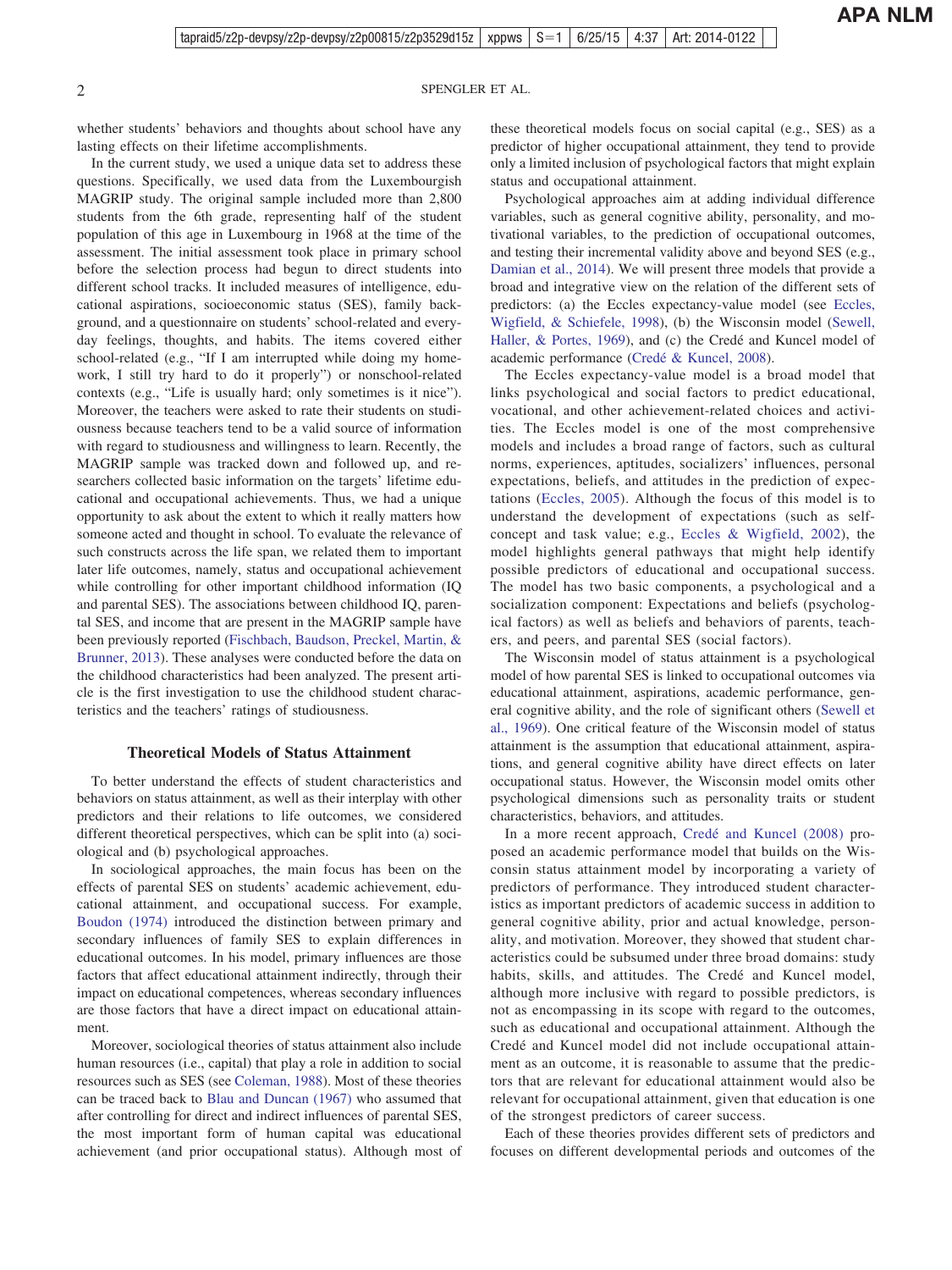process. The sociological and Eccles models both focus on educational attainment as a primary outcome and stepping stone for later occupational attainment. The Credé and Kuncel model, despite being focused primarily on children and teens, may be equally applicable to adults. Based on these models, we would assume that family background and cognitive predictors should have their largest effect on early adulthood educational attainment. Less is known about the long-term predictors of occupational success, but prior work in personality psychology has focused on personality traits as potential predictors of success throughout adulthood (e.g., [Roberts et al., 2007\)](#page-11-2). Moreover, psychological models, like Credé and Kuncel's hold that both personality and intelligence are largely independent of family background in their effects on occupational outcomes. Therefore, we expect personality-related variables and cognitive ability to play multiple roles in both educational attainment, which occurs primarily in young adulthood, and in occupational attainment across the life course. Inspired by the different theoretical approaches we adapted a comprehensive set of factors that should predict outcomes both in the short and long run.

Still, little is known about the mechanisms through which job performance and career success are determined by cognitive (e.g., intelligence) and noncognitive predictors (e.g., student characteristics) as well as socioeconomic family background. [Credé and](#page-10-6) [Kuncel \(2008\)](#page-10-6) as well as [Sewell and colleagues \(1969\)](#page-11-1) assumed indirect paths in their models. Especially in a longitudinal study, possible mediating variables might be able to explain the mechanisms in a little more detail, most prominently educational attainment (see [Shanahan, Hill, Roberts, Eccles, & Friedman, 2014\)](#page-11-3). Ending up with a good job or high income depends on successful attainment of the previous step. Educational attainment, which is an important determinant for entering the job market, can therefore, be seen as the most important gateway into the job market. This can be understood as a process of cumulative advantage (see [DiPrete & Eirich, 2006\)](#page-10-9): having good education leads to better jobs. Therefore, it seems reasonable to treat educational attainment as a mediator. We know from previous research that SES, general cognitive ability, and personality predict academic success and educational attainment (see [Poropat, 2009;](#page-11-4) [Spengler, Lüdtke, Mar](#page-11-5)[tin, & Brunner, 2013\)](#page-11-5). Accordingly, in addition to the direct influences of SES, general cognitive ability, and student characteristics on life outcomes, we might expect an indirect pathway for each of our predictors via education. Therefore, it is important to use a multidetermined approach to explain career success.

### **Longitudinal Studies of Career Success**

The goal of uncovering the long-term predictors of career success is highly relevant to several academic fields, such as psychology, education, sociology, and economics (see [Almlund, Duck](#page-10-10)[worth, Heckman, & Kautz, 2011;](#page-10-10) [Blossfeld, Ro](#page-10-11)ßbach, & von [Maurice, 2011;](#page-10-11) [Heckman, 2006\)](#page-11-6). Previous studies investigating predictors of occupational success, as measured by high SES or a good income, have focused on cognitive predictors such as intelligence [\(Gottfredson, 2002;](#page-10-12) [Heckman, 2006;](#page-11-6) [Kuncel, Hezlett, &](#page-11-7) [Ones, 2004;](#page-11-7) [Schmidt & Hunter, 2004\)](#page-11-8). Other studies have focused on the roles of SES and prestige in predicting future achievement and occupational success [\(Bradley & Corwyn, 2002;](#page-10-13) [Caro, Cor](#page-10-14)[tina, & Eccles, 2014;](#page-10-14) [Heckman, Stixrud, & Urzua, 2006;](#page-11-9) [Schnabel,](#page-11-10)

[Alfeld, Eccles, Köller, & Baumert, 2002\)](#page-11-10). Finally, some studies have focused on the role of education as a predictor of career success (e.g., [Heckman, 2006\)](#page-11-6).

In recent decades, researchers have investigated a broad array of determinants of academic and educational success. Such determinants can also be used as a basis for the identification of predictors of career success because most variables probably overlap between the two outcomes. Furthermore, educational success is one of the most important predictors of career success.

To understand the determinants of career success, it is essential to conduct longitudinal investigations of the relations between individual differences and occupational outcomes. As the main focus of the current investigation was to elaborate on the influences of childhood characteristics on later occupational success, we focused the literature review on prospective longitudinal studies that included noncognitive predictors measured early in life.

[Viinikainen, Kokko, Pulkkinen, and Pehkonen \(2010\)](#page-11-11) drew on the Jyväskylä Longitudinal Study of Personality and Social Development (JYLS;  $N = 243$ ) in which four dimensions of childhood characteristics were assessed via teacher ratings and peer nominations: Extraversion, inattentiveness, aggression, and constructiveness. Constructiveness (active and well-controlled social behavior) assessed at age 8 had a positive association with income at age 43 (a 1 *SD* increase in constructiveness was related to a 10% increase in income). Those results remained even after controlling for education, sex, and work-related information.

Similarly, childhood personality traits were shown to predict academic attainment and work competence [\(Shiner, Masten, &](#page-11-12) [Roberts, 2003\)](#page-11-12). In a sample of children between the ages of 8 and  $12$  ( $N = 205$ ), academic conscientiousness, agreeableness, surgency, and mastery motivation were assessed by a combination of teacher reports, self-reports, and parent reports. After controlling for gender, academic competence, and childhood IQ, academic conscientiousness and agreeableness still had small but significant effects on academic attainment and work competence 20 years later.

Judge and colleagues [\(Judge, Higgins, Thoresen, & Barrick,](#page-11-13) [1999\)](#page-11-13) related child and adult personality to intrinsic and extrinsic career success in middle age  $(N = 116$  to 118). Adolescent personality ratings were made at ages 12 to 14 and 15 to 18 and were based on different resources (observational data; interviews with participants, teacher, and parents). Childhood Neuroticism was found to be negatively related and childhood Extraversion to be positively related to extrinsic career success (occupational status and income). Conscientiousness was associated with both intrinsic and extrinsic outcomes. The personality factors predicted career success over and above general cognitive abilities.

Recently, and relevant to the focus on school behaviors, [Lleras](#page-11-14) [\(2008\)](#page-11-14) investigated the contribution of noncognitive factors in predicting educational attainment and income. Cognitive abilities, work habits, social skills and behaviors, and family background were assessed in a cohort of 10th graders. In predicting income 10 years later, work habits, social skills, and participation in extracurricular activities predicted educational attainment and income after controlling for general cognitive abilities  $(N = 7,656)$ .

In summary, existing research has indicated that childhood characteristics should be related to adult achievements, though few studies have focused on school-related behaviors. Furthermore, no research to date has linked school-related behaviors to educational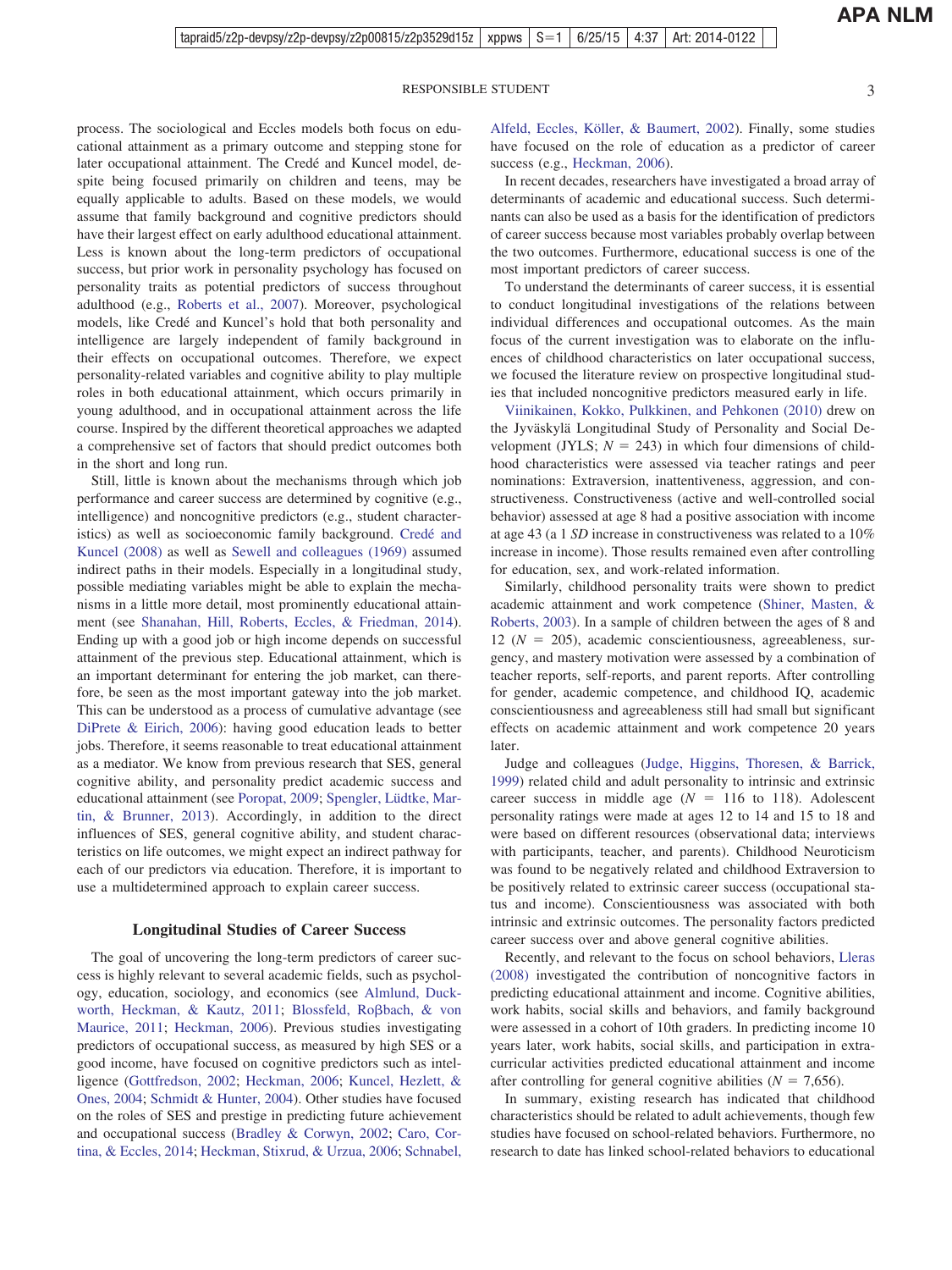and occupational outcomes across a long period of the adult life course such as the one we had available in the MAGRIP study. Moreover, most studies have relied on only small or moderate sample sizes.

### **The Present Investigation**

Because MAGRIP used a unique set of questions to assess student characteristics and behaviors in adolescence, and because no documentation of these measures was archived, the assessment framework that was behind the student questionnaire from 1968 had to be reconstructed. Therefore, as a first step, we examined both the factor structure of the item set in the original MAGRIP sample as well as in a sample of students assessed recently. This initial step provides critical information about the meaning of the measures administered at that time. We first identified the structure underlying the survey items, we then examined the nomological network of correlations linked to these student characteristics and behaviors in an attempt to better understand how they might be related to later educational and occupational outcomes. Detailed information about the development and validity of the scales can be found in the online Supplementary Material.

In the second step, we used the dimensions identified in the first step to predict educational attainment, occupational attainment, and income several decades after the original assessment of student characteristics. In this latter step, we included variables common to the occupational attainment models described above, such as cognitive ability and childhood SES.

The comprehensive set of predictors allowed us to test multiple factors drawn from sociological, educational, and psychological models reviewed above. For example, we used family background (SES) as a primary predictor, which is consistent with sociological models. We also included psychological variables that were consistent with both personality and educational models, such as the Eccles model. We also included teacher ratings of studiousness, which provides an approximation of Eccles "social factors."

On the basis of the results from previous longitudinal studies as outlined above, we expected childhood IQ, parental SES, educational attainment, and the student characteristics and behaviors to independently predict occupational success and income. Also consistent with prior work predicting occupational attainment, we tested educational attainment as a potential mediator of childhood factors when predicting adult work outcomes. Based on the theoretical models we would expect that childhood IQ and parental SES will have both significant direct and significant indirect paths. Concerning our student characteristics, this is the first study that investigated direct and indirect paths in one model. Therefore, we have no explicit expectations about the significance of the direct and indirect paths.

### **Method**

### **Participants**

The present investigation capitalized on longitudinal data from the Luxembourgish MAGRIP study [\(Brunner & Martin, 2011\)](#page-10-15), which used a prospective epidemiological cohort design spanning 40 years, from 1968 (Wave 1) to 2008 (Wave 2). The multistage sampling procedure is described in detail in the online Supplementary Material (Figure 1). A random stratified representative subsample, which was stratified by region of residence in 1968 and gender, from Wave 1 participated in the second wave  $(N = 745)$ ;  $M = 51.8$  years of age,  $SD = 0.6$ ; 53.3% female) in 2008. In 1968, data on student characteristics, cognitive ability, and family background were collected from about half of the Luxembourgish student population at the end of primary school when most children were in the 6th grade ( $N = 2,824$ ;  $M = 11.9$  years of age,  $SD = 0.6$ ; 49.9% female). In Grade 6 students were still in primary school. The selection process into different secondary school tracks took place after Grade 6 in Luxembourg.

Analyses were computed on data from the participants for whom complete data for both waves were available. We excluded participants when they had missing values on the outcome variables. This resulted in a final sample of  $N = 730$  participants for the analyses on occupational success and  $N = 575$  participants for the analyses on income.

Analyses concerning selection bias showed that the sample at Wave 2 was fairly representative of the original sample. Relative to the total 1968 sample, participants had slightly higher mean childhood general cognitive ability (Cohen's  $d = 0.20$ ) and childhood SES  $(d = 0.08)$ . With respect to the seven scales of the MAGRIP personality scales (MPS), the four largest mean differences relative to the total 1968 sample were observed for pessimism  $(d = -0.15)$ , sense of inferiority  $(d = -0.11)$ , school entitlement ( $d = -0.08$ ), and the responsible student scale ( $d =$ 0.08) with negative values indicating that persons participating in both waves of measurement had lower levels on these scales. Although statistically significant, the magnitudes of the differences were quite small.

### **Measures**

**Childhood student characteristics and behaviors.** Students completed the MPS, which is a questionnaire that includes a large set of items concerning the students' feelings, thoughts, and habits toward their school and everyday lives. The questionnaire consists of 108 items with a dichotomous answer format for which students have to decide whether the item is true for them or not. We divided the sample into school- and nonschool-related items and conducted two sets of exploratory factor analyses (EFA) with oblique rotations for each set of variables. Four school-related and three nonschool-related scales were extracted: inattentiveness, school entitlement, responsible student, sense of inferiority, impatience, pessimism, and rule breaking and defiance of parental authority. The validation of the scales and the items can be found in detail in the online Supplementary Material.

School entitlement describes the demands that students make of their teachers or their expectations of school in general (e.g., "Students' wishes should always be fulfilled"). The responsible student can be summarized as industrious and achievementstriving (e.g., "I usually try hard to do my homework very accurately and carefully"). The sense of inferiority scale includes items such as "If an exercise is very difficult, I give up more easily than my classmates," and depicts the students' (mainly upward) social comparisons in school contexts. Impatience covers behaviors related to impatience (e.g., "I run out of patience quickly"). Pessimism includes items that describe stu-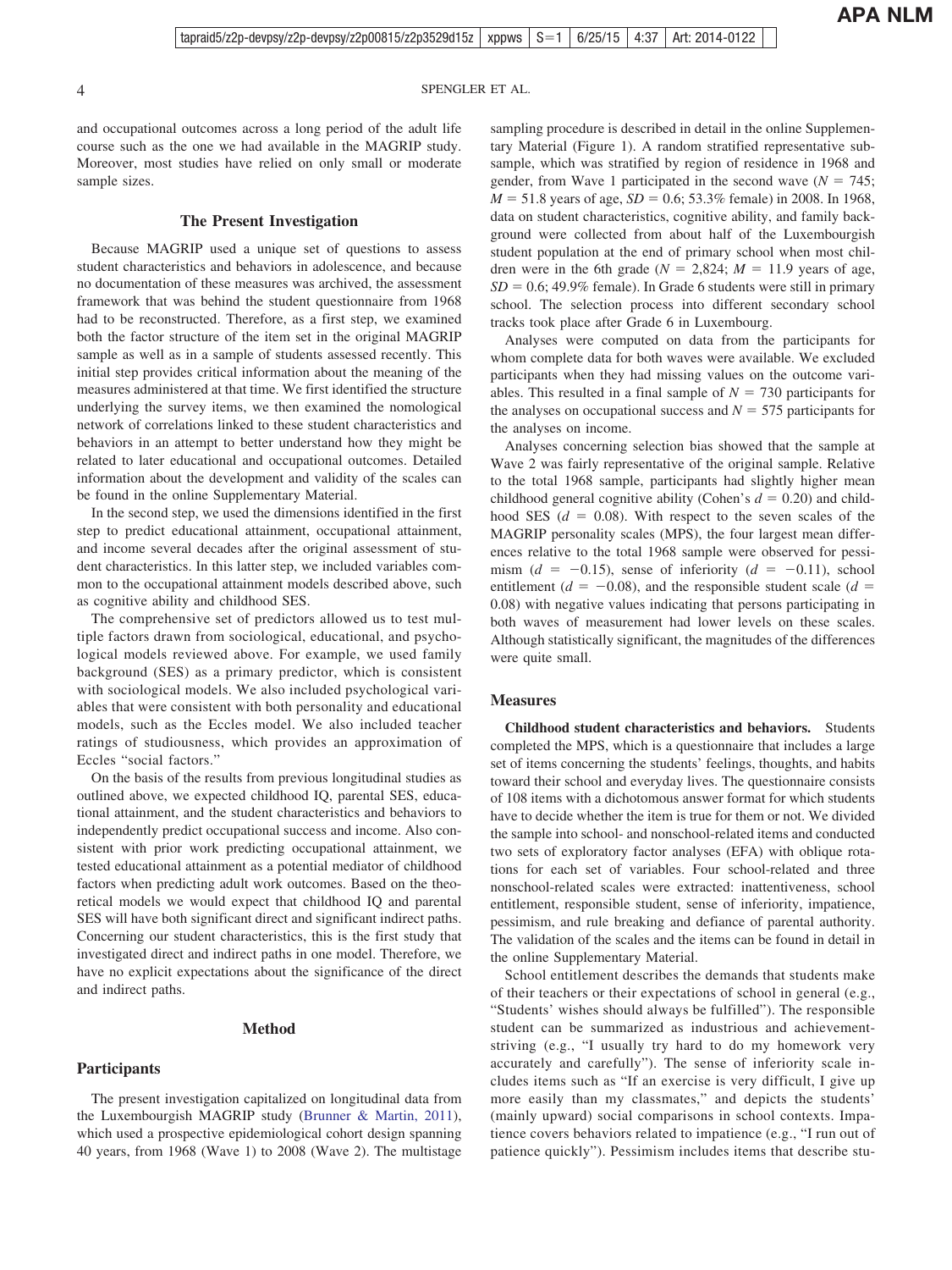dents' negative and depressed view of the world (e.g., "I am usually sad; I am happy only sometimes"). Rule breaking and defiance of parental authority encompasses items that demonstrate a low level of rule orientation (e.g., "I have talked back to my mother before").

**Childhood studiousness (teacher rating).** Teachers' ratings of students' studiousness at age 12 were assessed by a single item on which teachers rated their students according to the students' studiousness. Teachers responded using a 5-point rating scale  $(1 =$ *very low*,  $2 = \text{low}, 3 = \text{average}, 4 = \text{high}, \text{and } 5 = \text{very high}.$ 

**Childhood intelligence.** In 1968, intelligence was assessed by 14 subtests of the "Leistungsprüfsystem" (L-P-S [Performance test system]; [Horn, 1962,](#page-11-15) [1983\)](#page-11-16). The L-P-S is a standardized German intelligence test battery that builds on [Thurstone's \(1938\)](#page-11-17) model of primary mental abilities. Its total score correlates .94 with the total score of the German version of the Wechsler Adult Intelligence Scale [\(Sturm & Büssing, 1982\)](#page-11-18). Each subtest contains 40 items and has to be completed within strict time constraints as specified in the test manual. The L-P-S subtests were averaged to create a single IQ score, which was z-standardized ( $\alpha = .86$ ).

**Parental SES in childhood.** Parental SES was assessed by obtaining children's descriptions of their parents' occupations. These occupations were mapped onto the categories of the International Standard Classification of Occupations (ISCO-88; [Elias,](#page-10-16) [1997\)](#page-10-16). For the present study, occupations were transformed using the International Socio-Economic Index of occupational status (ISEI; [Ganzeboom, De Graaf, & Treiman, 1992\)](#page-10-17). The ISEIs theoretical range spans from 16 (farm hands, laborers, helpers, and cleaners) to 90 (judges), with higher ISEI values indicating higher SES. In the present study, the highest ISEI value in a family (usually the father's ISEI value) was used. Interrater reliability of this ISEI coding was tested for two independent groups of raters and was satisfactory (.72).

**Educational attainment.** Educational attainment was operationalized as the number of school years attended after Grade 6. To make sure that the variable reflected actual exposure to educational opportunities rather than time spent in a classroom, repeated grades were counted only once.

**Occupational success.** Participants' current or most recent occupation (when participants were unemployment at follow-up) served as a measure of occupational success. Occupations were again mapped onto the ISCO code and then transformed into the ISEI [\(Ganzeboom et al., 1992\)](#page-10-17). Higher values indicate higher occupational prestige and SES.

**Income.** Individual income was assessed with a scale ranging from less than 150 Euro to 10,000 Euro or more per month. Participants were presented with 14 income ranges and had to indicate which range indicated their individual income per month. For the present analyses, each range was recoded to the midpoint of the range. For instance, if participants indicated that their income was between 1,000 Euro and 1,499 Euro, their income was recoded to 1,225 Euro. For analyses that involved income, we included only participants with a valid individual income  $>0$  Euro. Mean income was 5,814 Euro per month for men and 5,168 Euro per month for women. Therefore, individual income was centered on the mean for males or females to account for mean differences between the two sexes before the analyses.

### **Analyses**

To provide a full picture of the relations between childhood characteristics, educational attainment, and occupational success, we specified several sets of regression models and two saturated path models that included mediation via educational attainment.

We began our statistical analyses by investigating a set of regression models to test the incremental validity of the MPS scales and the teachers' ratings of studiousness on occupational status and income, respectively. To this end, Model Set A included only IQ and SES, Model Set B additionally included years of education (over and above Model Set A), and Model Set C additionally included the MPS scales and the teachers' ratings of studiousness (over and above Model Set B).

Further, we investigated two path models that included all of the predictors from the regression analyses (i.e., the predictor variables included in regression Model Set C) and occupational status and income as central outcome variables, respectively. In addition, we specified years of education as a mediator between all other predictors and the outcome variable to test whether educational attainment mediated the effects of our predictors on career success. Therefore, every predictor (MPS scales, teacher ratings, IQ, and SES) was allowed to have both a direct and an indirect (via years of education) path to the outcome variables. Parameters in both model sets were estimated using Mplus [\(Muthén & Muthén, 1998-](#page-11-19) [2012\)](#page-11-19). The percentage of missing data that were included in the two path models was less than 5% for each variable, respectively. Hence, missing data were unlikely to be a critical problem. We used the full information maximum likelihood approach (maximum likelihood estimation with robust *SE*s; MLR) to obtain parameter estimates and *SE*s that accounted for the missing data (and that were also robust to the nonnormality of the data).

To evaluate the direct and indirect effects of the predictors, we ran a mediation (path) analysis. In such a model, the total effect of a predictor variable on an outcome variable can be decomposed into a direct and an indirect or mediated effect. The latter effect represents an effect that is transmitted via one (or more) mediator(s). We computed bias-corrected bootstrap confidence intervals for the model parameter estimates to assess the significance of the direct, indirect, and total effects of the predictors on the outcomes. This method accounts for the expected nonnormality of the sampling distribution of the mediation effect [\(MacKinnon, Lockwood,](#page-11-20) [Hoffman, West, & Sheets, 2002\)](#page-11-20). In addition, we computed the proportion of the total effect of the three predictors that were mediated by educational attainment as a measure of effect size (cf. **AQ: 4** [Kelley & Preacher, 2012\)](#page-11-21).

For industriousness, we were able to provide a multimethod approach that included the self- and teacher reports. Both modalities were thought to have the potential to predict the long-term outcomes.

### **Results**

First, we tested whether students' characteristics and behaviors were related to career outcomes. [Table 1](#page-5-0) shows the means, *SD*s, **T1** and correlations of the constructs under investigation. School entitlement, sense of inferiority, and pessimism measured in childhood were significantly negatively correlated with the outcome variables 40 years later (education, occupational success, and individual income). The responsible student scale measured in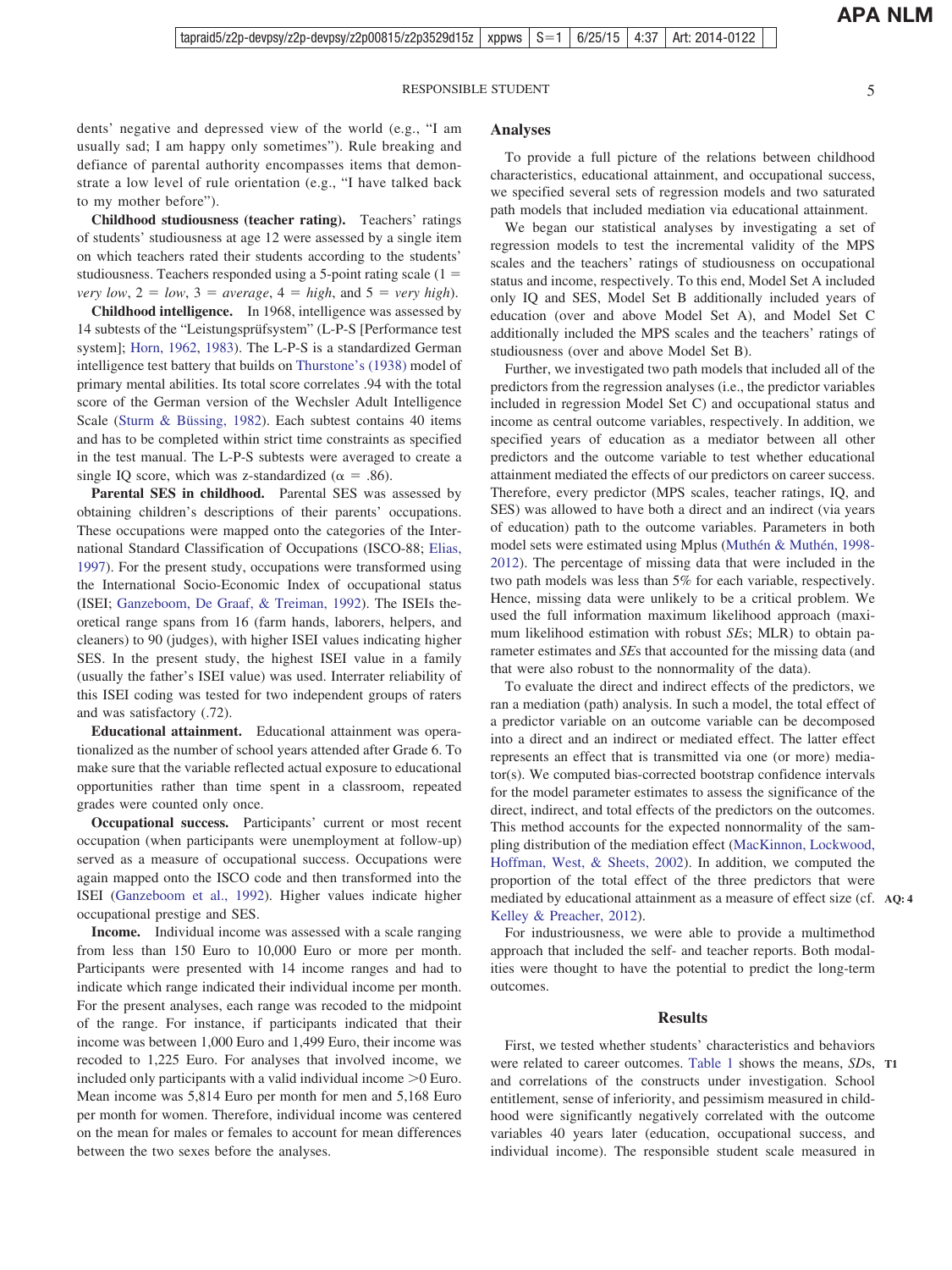**T2**

| 6 | SPENGLER ET AL. |
|---|-----------------|
|   |                 |

<span id="page-5-0"></span>

| Table 1 |  |                                                                               |  |  |
|---------|--|-------------------------------------------------------------------------------|--|--|
|         |  | Descriptive Statistics for and Bivariate Correlations Between Study Variables |  |  |

|                                   | $\boldsymbol{M}$ | SD       | $\alpha$ | $\overline{c}$ | 3      | 4      | 5.     | 6                | $\tau$ | 8      | 9      | 10     | 11     | 12     | 13     |
|-----------------------------------|------------------|----------|----------|----------------|--------|--------|--------|------------------|--------|--------|--------|--------|--------|--------|--------|
| 1. Inattentiveness                | .64              | .29      | .77      | .26            | $-.22$ | .31    | .60    | .16              | .65    | .03    | .05    | $-.04$ | .00    | .03    | .06    |
| 2. School entitlement             | .39              | .23      | .71      |                | $-.17$ | .40    | .33    | .54              | .12    | $-.28$ | $-.22$ | $-.18$ | $-.21$ | $-.21$ | $-.15$ |
| 3. Responsible student            | .83              | .14      | .57      |                |        | $-.18$ | $-.16$ | $-.03$           | $-.16$ | .18    | .13    | .03    | .10    | .16    | .12    |
| 4. Sense of inferiority           | .44              | .25      | .60      |                |        |        | .41    | .50 <sub>1</sub> | .19    | $-.35$ | $-.28$ | $-.15$ | $-.26$ | $-.27$ | $-.17$ |
| 5. Impatience                     | .51              | .35      | .51      |                |        |        |        | .31              | .37    | $-.08$ | $-.07$ | $-.07$ | $-.06$ | $-.06$ | $-.06$ |
| 6. Pessimism                      | .39              | .24      | .67      |                |        |        |        |                  | .06    | $-.34$ | $-.30$ | $-.17$ | $-.26$ | $-.26$ | $-.17$ |
| 7. Rule breaking and defiance     | .56              | .35      | .68      |                |        |        |        |                  |        | .13    | .08    | .00    | .08    | .07    | .14    |
| 8. Studiousness (teacher ratings) | 3.6              | 1.01     |          |                |        |        |        |                  |        |        | .41    | .28    | .41    | .40    | .29    |
| 9. IQ                             | .00              | 1.00     |          |                |        |        |        |                  |        |        |        | .24    | .39    | .37    | .34    |
| 10. Parental SES                  | 40.14            | 12.65    |          |                |        |        |        |                  |        |        |        |        | .41    | .33    | .21    |
| 11. Years of education            | 5.83             | 3.46     |          |                |        |        |        |                  |        |        |        |        |        | .56    | .47    |
| 12. Occupational status           | 46.52            | 14.59    |          |                |        |        |        |                  |        |        |        |        |        |        | .55    |
| 13. Individual income             | 3,134.65         | 2.337.09 |          |                |        |        |        |                  |        |        |        |        |        |        |        |

Note. SES = socioeconomic status (at Time 1); occupational status was coded as the International Socioeconomic Index of Occupational Status. Individual income was mean-centered for males and females at age 52. Characters in bold indicate significant correlations  $(p < .01)$ .

childhood was significantly positively correlated with occupational success and individual income. Rule breaking and defiance of parental authority was positively correlated with income only. Specifically, the more responsible and industrious students reported finding more prestigious jobs and earning higher incomes irrespective of whether childhood characteristics and behaviors were measured by self-report (occupational success:  $r = .16$ ; income:  $r = .12$ ) or teacher reports (occupational success:  $r = .40$ ; income:  $r = .29$ ). Moreover, teacher-rated studiousness was positively related to educational attainment (education:  $r = .41$ ). School entitlement, sense of inferiority, and pessimism were negatively related to educational attainment ( $r = -.21$  to  $r = -.26$ ), occupational success  $(r = -.21$  to  $r = -.27)$ , and income  $(r = -.15$  to  $r = -.17$ ). Moreover, childhood intelligence was also significantly related to the outcomes (educational attainment:  $r = .39$ ; occupational success:  $r = .37$ ; income:  $r = .34$ ). Similarly, parental SES was significantly correlated with the outcomes (educational attainment:  $r = .41$ ; occupational success:  $r = .33$ ; income:  $r = .21$ ). Furthermore, educational attainment was significantly associated with occupational success  $(r = .56)$  and income  $(r = .47)$ . These correlations provided the basis for the subsequent analyses. Overall, the correlational pattern showed that most of the student scales were related to educational attainment, occupational success, and income.

Second, we tested the incremental validity of each MPS scale and teachers' ratings over and above IQ, SES, and educational attainment by computing regression analyses that had occupational success and income as outcome variables. We included all scales that showed significant bivariate correlations with the outcome variables (see [Table 1\)](#page-5-0). The results of these analyses are reported in [Table 2.](#page-6-0) We found different patterns of results for occupational success and income (as indicated by the bivariate correlations). To contrast the influence of the student characteristics and IQ, parental SES, and educational attainment, we tested three model sets (see [Table 2\)](#page-6-0). In Model Set A, IQ and SES explained 18% of the variance in occupational status and 10% of the variance in income. This result was comparable with the single effects of only the student characteristics as predictors (that were  $R^2 = .19$  and  $R^2 =$ .12, respectively; not displayed in [Table 2\)](#page-6-0). Adding educational attainment in Model Set B increased the explained variance (to 35% and 22%, respectively). When the student scales and teacherrated studiousness were added to the regression model (see Model Set C), all predictors explained 38% of the variance in occupational status and 27% of the variance in income. In Model Set C the responsible student scale ( $\beta = .08$ ), teacher-rated studiousness  $(\beta = .13)$ , IQ  $(\beta = .10)$ , parental SES  $(\beta = .07)$ , and years of education ( $\beta$  = .42) were significant predictors of occupational success. Income was predicted by rule breaking and defiance of parental authority ( $\beta = .12$ ), IQ ( $\beta = .15$ ), and years of education  $(\beta = .37)$ . To investigate the possible suppression effects of any predictor that was not significantly related to the outcomes in the bivariate correlations we reran Model C with all possible predictors. The results did not differ from the results presented in [Table](#page-6-0) [2](#page-6-0) and are, therefore, not included in the article (when predicting occupational status, the responsible student scale ( $\beta = .09$ ), teacher-rated studiousness ( $\beta = .12$ ), IQ ( $\beta = .09$ ), parental SES  $(\beta = .07)$ , and years of education  $(\beta = .42)$  were significant predictors. Income was predicted by rule breaking and defiance of parental authority ( $\beta = .12$ ), IQ ( $\beta = .16$ ), and years of education  $(\beta = .38)$ . In summary, we demonstrated that the responsible student scale, teacher-rated studiousness, and rule breaking and defiance of parental authority showed incremental validity over and above IQ, parental SES, and educational attainment.

We also tested possible moderation effects of IQ and the student characteristics as well as SES and the student characteristics. None of the moderations was significant and we, therefore, decided to not present the results in the manuscript.

Third, we tested whether educational attainment would mediate the effects of student characteristics and behaviors, intelligence, and parental SES on occupational success. Therefore, we tested two path models, one for each outcome variable. The results of these analyses are reported in [Table 3,](#page-6-1) which contains the stan-**T3** dardized coefficients for each path and the explained variance in the outcome variables. As we were interested in the direct and indirect effects of childhood personality characteristics, childhood IQ, and parental SES, we tested a mediation model in which educational attainment (operationalized as years of education) served as a mediator.

The results obtained for Model 1 (see [Table 3\)](#page-6-1) showed that rule breaking and defiance of parental authority, sense of inferiority,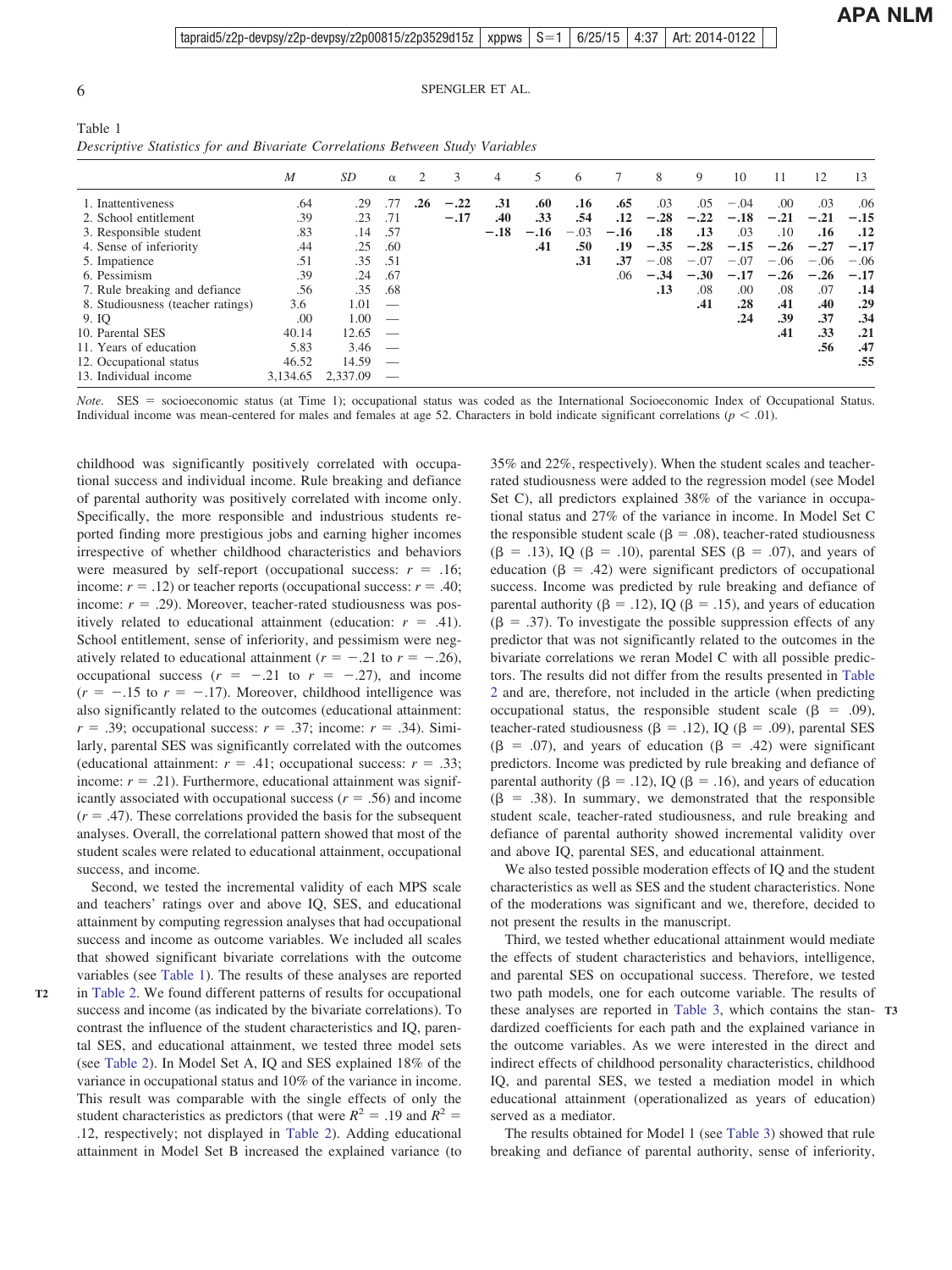| APA NLM |
|---------|
|         |

|                                | Model Set A |            |         | Model Set B   |         | Model Set C   |
|--------------------------------|-------------|------------|---------|---------------|---------|---------------|
|                                | β           | 95% CI     | $\beta$ | 95% CI        | $\beta$ | 95% CI        |
| Occupational status (ISEI)     |             |            |         |               |         |               |
| IQ                             | .31         | [.25; .37] | .16     | [.10; .22]    | .10     | [.03, .16]    |
| Parental SES                   | .23         | [.16; .29] | .08     | [.03; .15]    | .07     | [.01, .13]    |
| Years of education             |             |            | .47     | [.41; .54]    | .42     | [.35, .49]    |
| School entitlement             |             |            |         |               | .00     | $[-.07, .08]$ |
| Responsible student            |             |            |         |               | .08     | [.01, .14]    |
| Sense of inferiority           |             |            |         |               | $-.04$  | $[-.11, 03]$  |
| Pessimism                      |             |            |         |               | $-.05$  | $[-.12, .03]$ |
| Studiousness (teacher ratings) |             |            |         |               | .13     | [.06, .20]    |
| $R^2$                          | .18         |            | .35     |               | .38     |               |
| Individual income              |             |            |         |               |         |               |
| IQ                             | .26         | [.19; .33] | .13     | [.06; .20]    | .15     | [.07, .24]    |
| Parental SES                   | .12         | [.04; .20] | .00     | $[-.07, .08]$ | .00.    | $[-.09, .07]$ |
| Years of education             |             |            | .41     | [.31; .50]    | .37     | [.27, .46]    |
| School entitlement             |             |            |         |               | $-.02$  | $[-.11, .08]$ |
| Responsible student            |             |            |         |               | .05     | $[-.03, .12]$ |
| Sense of inferiority           |             |            |         |               | $-.01$  | $[-.10, .08]$ |
| Pessimism                      |             |            |         |               | $-.02$  | $[-.11, .08]$ |
| Rule breaking and defiance     |             |            |         |               | .12     | [.04, .19]    |
| Studiousness (teacher ratings) |             |            |         |               | .03     | $[-.05, .12]$ |
| $R^2$                          | .09         |            | .22     |               | .27     |               |

### <span id="page-6-0"></span>Table 2 *Results of Linear Regression Analysis: Predictors of Career Success*

*Note.* SES = socioeconomic status; ISEI = International Socioeconomic Index of Occupational Status at age 52; CI = confidence interval. Individual income was mean-centered for males and females. Characters in bold indicate that the CI do not include 0. Predictors were included only when they had significant bivariate correlations with the outcome variables.

teacher-rated studiousness, IQ, and parental SES were significantly related to educational attainment and explained 29% of its variance. For occupational success, the predictors that were significant in the regression analyses were also significant here (responsible student scale, teacher-rated studiousness, IQ, parental SES, and years of education). In summary, the predictor variables explained 38% of the variance in occupational success after 40 years.

In predicting income, the pattern for the personality characteristics was slightly different (see Model 2). Sense of inferiority, teacher-rated studiousness, intelligence, and parental SES were

### <span id="page-6-1"></span>Table 3 *Results of Path Analyses: Predictors of Career Success*

significantly related to educational attainment and explained 32% of its variance. For individual income, the predictors that were significant in the regression analyses were also significant here (defiance of parental authority, intelligence, and years of education). In summary, the predictor variables explained 28% of the variance in individual income after 40 years.

The results of the mediation analyses are reported in [Table 4,](#page-7-0) **T4, AQ:5** which comprises the standardized direct, indirect, and total effects of the predictors (via educational attainment) on the outcomes (occupational success and individual income). We did not display the decomposition of the effects of school entitlement and pessi-

|                                |                    |                | Model 1                       |               |        | Model 2            |                   |               |  |  |  |
|--------------------------------|--------------------|----------------|-------------------------------|---------------|--------|--------------------|-------------------|---------------|--|--|--|
|                                | Years of education |                | Occupational status<br>(ISEI) |               |        | Years of education | Individual income |               |  |  |  |
|                                | β                  | 95% CI         | β                             | 95% CI        | β      | 95% CI             | β                 | 95% CI        |  |  |  |
| IQ                             | .21                | [.15, .28]     | $.10\,$                       | [.03, .16]    | .21    | [.13, .28]         | .15               | [.07, .24]    |  |  |  |
| Parental SES                   | .24                | [.17, .31]     | .07                           | [.01, .13]    | .28    | [.20, .37]         | .00.              | $[-.09, .07]$ |  |  |  |
| Years of education             |                    |                | .42                           | [.35, .49]    |        |                    | .37               | [.27, .46]    |  |  |  |
| School entitlement             | $-.00$             | $[-.09, .07]$  | .00                           | $[-.07, .08]$ | $-.02$ | $[-.11, .06]$      | $-.02$            | $[-.11, .08]$ |  |  |  |
| Responsible student            | .02                | $[-.05, .09]$  | .08                           | [.01, .14]    | .04    | $[-.03, 11]$       | .05               | $[-.03, .12]$ |  |  |  |
| Sense of inferiority           | $-.09$             | $[-.16, -.01]$ | $-.04$                        | $[-.11, 03]$  | $-.10$ | $[-.17, -.02]$     | $-.01$            | $[-.10, .08]$ |  |  |  |
| Pessimism                      | $-.05$             | $[-.13, .03]$  | $-.05$                        | $[-.12, .03]$ | .00    | $[-.09, .09]$      | $-.02$            | $[-.11, .08]$ |  |  |  |
| Rule breaking and defiance     | .07                | [.01, .13]     |                               |               | .05    | $[-.01, .12]$      | .12               | [.04, .19]    |  |  |  |
| Studiousness (teacher ratings) | .19                | [.12, .25]     | .13                           | [.06, .20]    | .20    | [.13, .28]         | .03               | $[-.05, .12]$ |  |  |  |
| $R^2$                          | .29                |                | .38                           |               | .32    |                    | .28               |               |  |  |  |

Note. SES = socioeconomic status; ISEI = International Socioeconomic Index of Occupational Status at age 52; CI = confidence interval. Characters in bold indicate that the CI do not include 0. Individual income was mean-centered for males and females.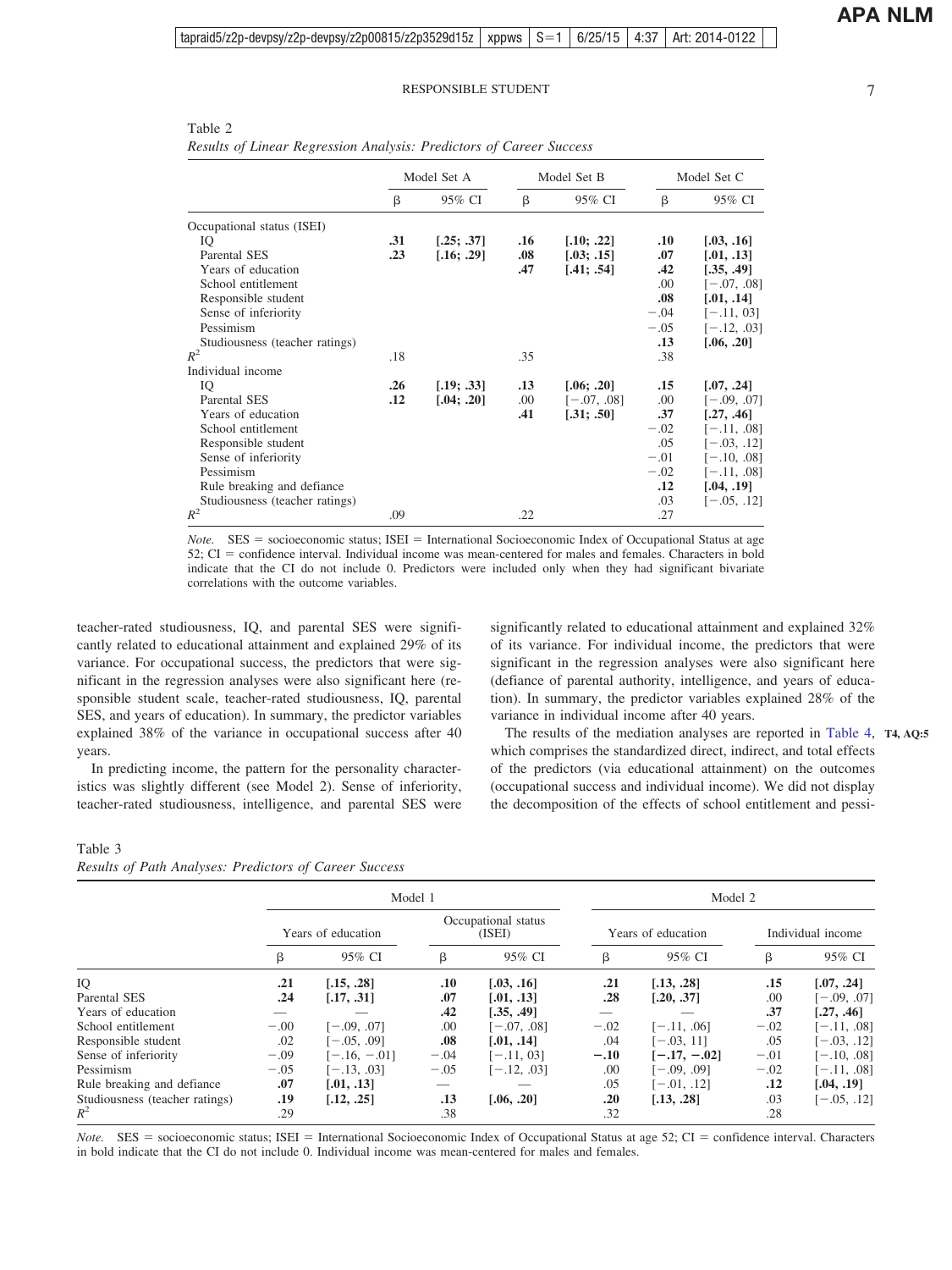tapraid5/z2p-devpsy/z2p-devpsy/z2p00815/z2p3529d15z | xppws  $\mid S=1$ 6/25/15 | 4:37 | Art: 2014-0122

### 8 SPENGLER ET AL.

<span id="page-7-0"></span>Table 4

*Standard Direct, Indirect, and Total Effects of Childhood Characteristics and Behaviors, IQ, and Parental SES at Age 12 on Career Success at Age 52*

|                                |        | Model 1: Occupational status (ISEI) |            | Model 2: Individual income |                |            |  |
|--------------------------------|--------|-------------------------------------|------------|----------------------------|----------------|------------|--|
| Effect decomposition           | β      | 95% CI                              | % mediated | β                          | 95% CI         | % mediated |  |
| IO                             |        |                                     |            |                            |                |            |  |
| Direct effect                  | .10    | [.03, .16]                          |            | .16                        | [.09, .24]     |            |  |
| Indirect effect via education  | .09    | [.06, .12]                          |            | .08                        | [.04, .11]     |            |  |
| Total effect                   | .18    | [.11, .25]                          | 48.35      | .24                        | [.16, .32]     | 31.54      |  |
| Parental SES                   |        |                                     |            |                            |                |            |  |
| Direct effect                  | .07    | [.01, .14]                          |            | .00                        | $[-.08, .08]$  |            |  |
| Indirect effect via education  | .10    | [.06, .13]                          |            | .10                        | [.06, .15]     |            |  |
| Total effect                   | .17    | [.11, .24]                          | 57.56      | .11                        | [.02, .19]     | 96.30      |  |
| Responsible student            |        |                                     |            |                            |                |            |  |
| Direct effect                  | .08    | [.02, .14]                          |            | .05                        | $[-.03, .12]$  |            |  |
| Indirect effect via education  | .01    | $[-.02, .04]$                       |            | .02                        | $[-.01, .04]$  |            |  |
| Total effect                   | .09    | [.02, .16]                          | 7.49       | .06                        | $[-.02, .14]$  | 25.80      |  |
| Sense of inferiority           |        |                                     |            |                            |                |            |  |
| Direct effect                  | $-.05$ | $[-.13, .02]$                       |            | $-.02$                     | $[-.11, .07]$  |            |  |
| Indirect effect via education  | $-.04$ | $[-.07, -.01]$                      |            | $-.04$                     | $[-.07, -.01]$ |            |  |
| Total effect                   | $-.09$ | $[-.17, -.01]$                      | 39.33      | $-.06$                     | $[-.16, .04]$  | 62.71      |  |
| Rule breaking and defiance     |        |                                     |            |                            |                |            |  |
| Direct effect                  | .04    | $[-.02, .10]$                       |            | .12                        | [.04, .20]     |            |  |
| Indirect effect via education  | .03    | [.00, .05]                          |            | .02                        | $[-.01, .05]$  |            |  |
| Total effect                   | .07    | [.01, .13]                          | 39.13      | .14                        | [.06, .22]     | 14.29      |  |
| Studiousness (teacher ratings) |        |                                     |            |                            |                |            |  |
| Direct effect                  | .13    | [.05, .20]                          |            | .03                        | $[-.06, .11]$  |            |  |
| Indirect effect via education  | .08    | [.05, .11]                          |            | .08                        | [.04, .11]     |            |  |
| Total effect                   | .20    | [.11, .28]                          | 38.69      | .10                        | [.01, .19]     | 73.78      |  |

*Note*. The total effect is the sum of the direct and indirect effects. Education was measured as years of education. SES = socioeconomic status; ISEI = International Socioeconomic Index of Occupational Status at age 52; CI = confidence interval. Individual income was mean-centered for males and females; Characters in bold indicate that the CI do not include 0. Effect estimates came from the completely standardized solution of the corresponding models. Percent mediated was calculated by dividing the total indirect effect by the total effect (cf. [MacKinnon et al., 2001\)](#page-11-20) but may differ slightly from the quotient total indirect effect/total effect in Table 4 because of rounding errors.

mism because they had no significant (in-)direct effects. With regard to the prediction of occupational success, 39% of the effect of sense of inferiority was mediated via educational attainment. There was almost no mediation of the responsible student scale. For teacher-rated studiousness, about one third of the total effect of teacher-rated studiousness was mediated by educational attainment. For childhood intelligence, almost half of the total effect was mediated by educational attainment. The percentage of the effect of the influence of parental SES that was mediated was almost two thirds.

For individual income, more than half of the effect of sense of inferiority was mediated by educational attainment. Rule breaking and defiance of parental authority was not mediated. More than two thirds of the effect of teacher-rated studiousness was mediated, whereas only one third was mediated by educational attainment. In addition, the effect of parental SES on income was almost entirely mediated by educational attainment. In summary, the mediational effect of educational attainment differed across the predictors.

### **Discussion**

Drawing on a longitudinal nationally representative sample spanning 40 years from childhood to middle adulthood, this study was designed to add to the empirical body of knowledge on the relations between student characteristics and behaviors in childhood and important life outcomes. In doing so, we showed that some of these noncognitive student predictors operate along both direct paths and indirect paths via educational attainment. More important, noncognitive childhood personality characteristics were found to predict educational attainment, occupational success, and individual income over and above childhood IQ and parental SES. Overall, our results show that individual differences in cognitive and noncognitive childhood characteristics may lead to cumulative effects on key life outcomes across the life span.

# **Which Childhood Characteristics Predict Educational Attainment?**

In general, we found significant relations for childhood IQ and SES with educational attainment that is in line with the sociological and psychological models (see [Blau & Duncan, 1967;](#page-10-3) [Eccles,](#page-10-7) [2005\)](#page-10-7). As there is much previous research on the validity of these predictors for educational success (e.g., [Gottfredson, 2002;](#page-10-12) [Gustafsson & Undheim, 1996;](#page-11-22) [Kuncel et al., 2004\)](#page-11-7), we will focus our discussion on student characteristics and behaviors.

Educational attainment was best predicted by defiance of parental authority, sense of inferiority, and teacher-rated studiousness. The effects were still significant after including IQ and parental SES as predictors. This is in line with Credé and Kuncel's assumption of independent effects. There are different possible explanations for the influences of the different scales.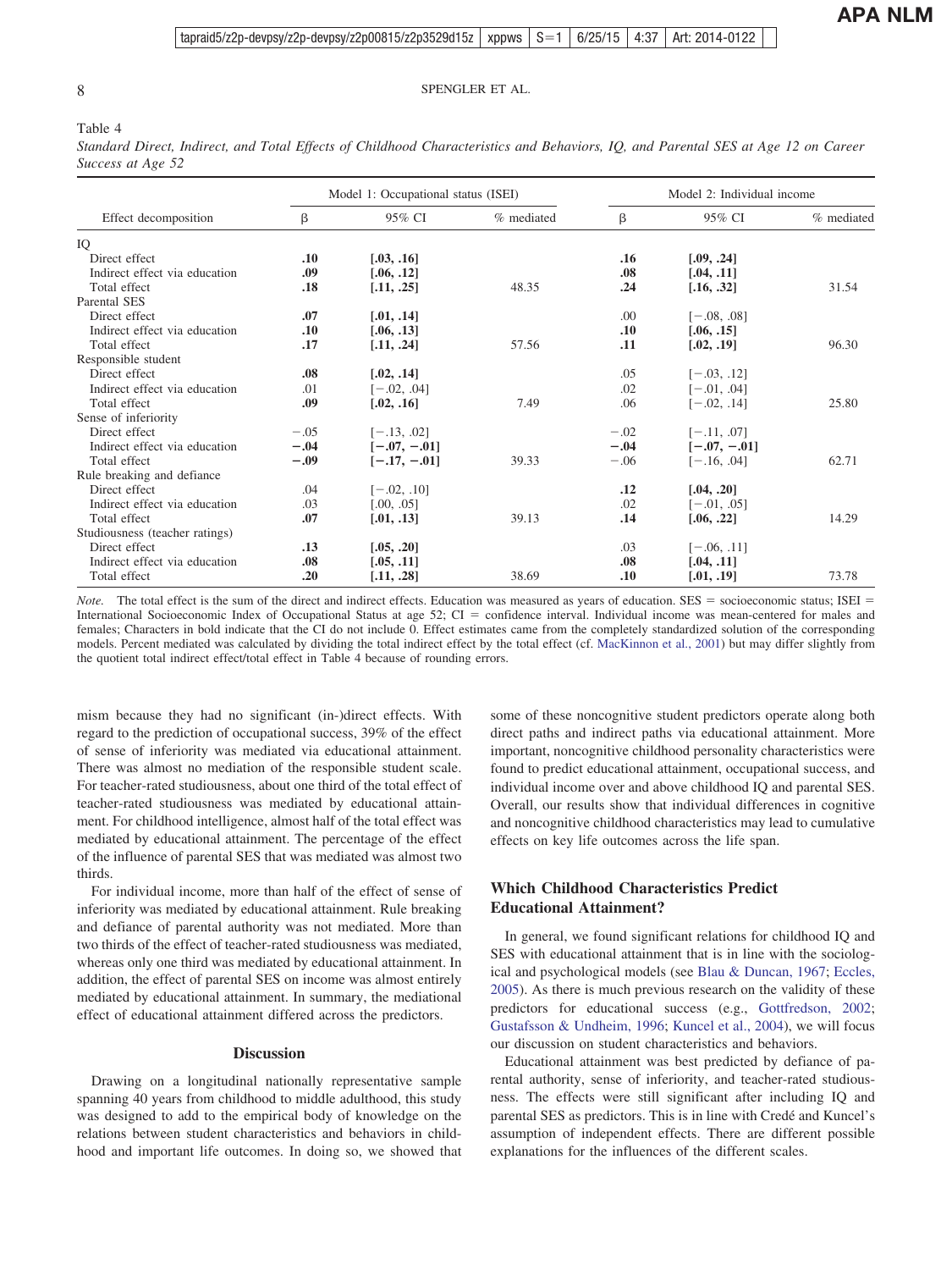**APA NLM**

First, students with high rule breaking and defiance of parental authority might be more competitive in the school context and more visible in interactions in the classroom. This might lead to at least higher oral grades compared with students with lower levels of rule breaking and defiance and to more demanding and encouraging teacher behavior. [Rosenbaum \(2001\)](#page-11-23) demonstrated that teachers used not only the students' cognitive abilities to determine grades but also students' noncognitive behaviors. However, because of the archival nature of the data, we consider this finding as preliminary. Further research is needed to replicate this finding using a more comprehensive measurement approach (see below).

Second, a high level of sense of inferiority was associated with lower educational attainment. As the validation study (see the online Supplementary Material) revealed, this scale encompasses a feeling of inferiority in comparison with classmates with regard to exercises, homework, and abilities. It is also highly related to pessimism. Feeling inadequate in school seems to be a repressive and inhibiting factor for educational success. [Yates \(2002\),](#page-11-24) for instance, demonstrated a negative link between pessimism and achievement in mathematics. Such negative values and beliefs seem to play an important role in learning and achievement; thus, they are expected to negatively influence educational attainment. In particular, maladaptive perceptions and attitudes might become self-fulfilling prophecies as feeling inadequate in the school context might lead to lower self-esteem and self-concept, both of which are known to be related to lower school achievement [\(Marsh, 1990;](#page-11-25) [Nolen-Hoeksema, Girgus, & Seligman, 1986\)](#page-11-26).

Third, teacher-rated studiousness was one of the most robust predictors of educational and occupational success. The teacher might be an especially good source of students' studiousness because teachers' ratings are based on observable behavior in the classroom and they keep track of how hard students work and students' willingness to learn. In a sample of high-ability males, [Kern and colleagues \(2009\)](#page-11-27) demonstrated that teacher and parent ratings of Conscientiousness in childhood showed small but significant associations with occupational success. Our results also revealed an effect of teacher-rated studiousness on educational attainment.

# **Which Childhood Characteristics Predict Occupational Success and Income?**

For predicting occupational success, several predictors were important over and above IQ, parental SES, and educational attainment: the responsible student scale and teacher-rated studiousness. We picked those variables as controls because they have been shown to be the most promising candidates: Childhood IQ and parental SES were previously shown to predict occupational success (e.g., [Bradley & Corwyn, 2002;](#page-10-13) [Heckman et al., 2006;](#page-11-9) [Kuncel](#page-11-7) [et al., 2004;](#page-11-7) [Roberts, Kuncel, Shiner, Caspi, & Goldberg, 2007\)](#page-11-2) as predicted by [Credé and Kuncel \(2008\).](#page-10-6) Therefore, we will focus our discussion on student characteristics and behaviors.

We found a direct influence of the responsible student scale on occupational success. This direct path may be accounted for by different mechanisms or processes. Being a responsible student may lead to higher task effectiveness [\(Roberts et al., 2007\)](#page-11-2). Therefore, one could imagine that individuals who work harder and are more studious could also be more effective at accomplishing their tasks and daily routines. Moreover, individuals who are wellorganized, act responsibly, work hard, demonstrate task persistence, and complete tasks thoroughly—all of which are aspects of the responsible student scale—are more productive in the longterm than individuals who score lower on such skills and abilities [\(Andersson & Bergman, 2011;](#page-10-18) [Barrick, Mount, & Judge, 2001\)](#page-10-19). For example, [Duckworth and colleagues \(2007\)](#page-10-20) demonstrated that students with a high perseverance for long-term goals achieved higher educational attainment. In addition, attitudes and work habits were ranked as important factors for influencing hiring decisions [\(Stasz, 2001\)](#page-11-28). [Barrick and Mount \(1991\)](#page-10-21) showed in their meta-analysis that working hard and being conscientious were associated with higher job proficiency ratings.

Furthermore, the responsible student is characterized by focusing on homework and sustaining attention even when distracted. Therefore, another mechanism that might explain the association of the responsible student scale and midlife success outcomes might be task persistence, which was also shown to predict career success [\(Andersson & Bergman, 2011\)](#page-10-18). We know from the validation study (see the online Supplementary Material) that students who score high on the responsible student scale can also be described as conscientious, open, and agreeable. This specific constellation of positive characteristics and behaviors seems like a potent combination for predicting success in life, and this is also in line with findings by [Viinikainen and colleagues \(2010\).](#page-11-11) They found that constructiveness (high activity and high self-control) was related to career success. They also demonstrated that being reliable and reasonable in childhood led to higher success in adulthood. Moreover, [Duckworth and colleagues \(2007\)](#page-10-20) demonstrated that students with a high perseverance for long-term goals achieved higher educational attainment.

In line with the self-report results, teacher-rated studiousness also had a direct relation to occupational success. This effect might work through the same mechanisms that apply to the responsible student scale, especially for studiousness, as it might be a proxy for the adult personality trait of conscientiousness. If so, then students who were ranked higher on studiousness in childhood would also be higher on Conscientiousness in adulthood and might be recruited into more challenging and complex jobs because of their personality traits (see [Shiner & Caspi, 2003\)](#page-11-29).

More important, the results demonstrate that a substantial part of the association between teacher-rated studiousness and occupational success across 40 years was mediated via educational attainment. Educational attainment was the strongest predictor as also predicted by [Blau and Duncan \(1967\).](#page-10-3) The indirect path via educational attainment may be triggered by active niche-picking (see [Roberts et al., 2007\)](#page-11-2). Students choose educational experiences and environments whose qualities match their own personalities. Therefore, they might be more likely to choose challenging tasks and environments, which may then lead to higher qualifications and degrees. In turn, these environments may also reward such industrious behaviors and conscientiousness-related traits, and higher qualifications or educational attainment may open the door for more prestigious and better paying jobs (see [Ritchie & Bates,](#page-11-30) [2013;](#page-11-30) [Schoon, 2008\)](#page-11-31).

One surprising finding was that rule breaking and defiance of parental authority was the best noncognitive predictor of higher income after accounting for the influence of IQ, parental SES, and educational attainment. Given the nature of our archival data, the possible explanations are rather ad hoc and our exploratory results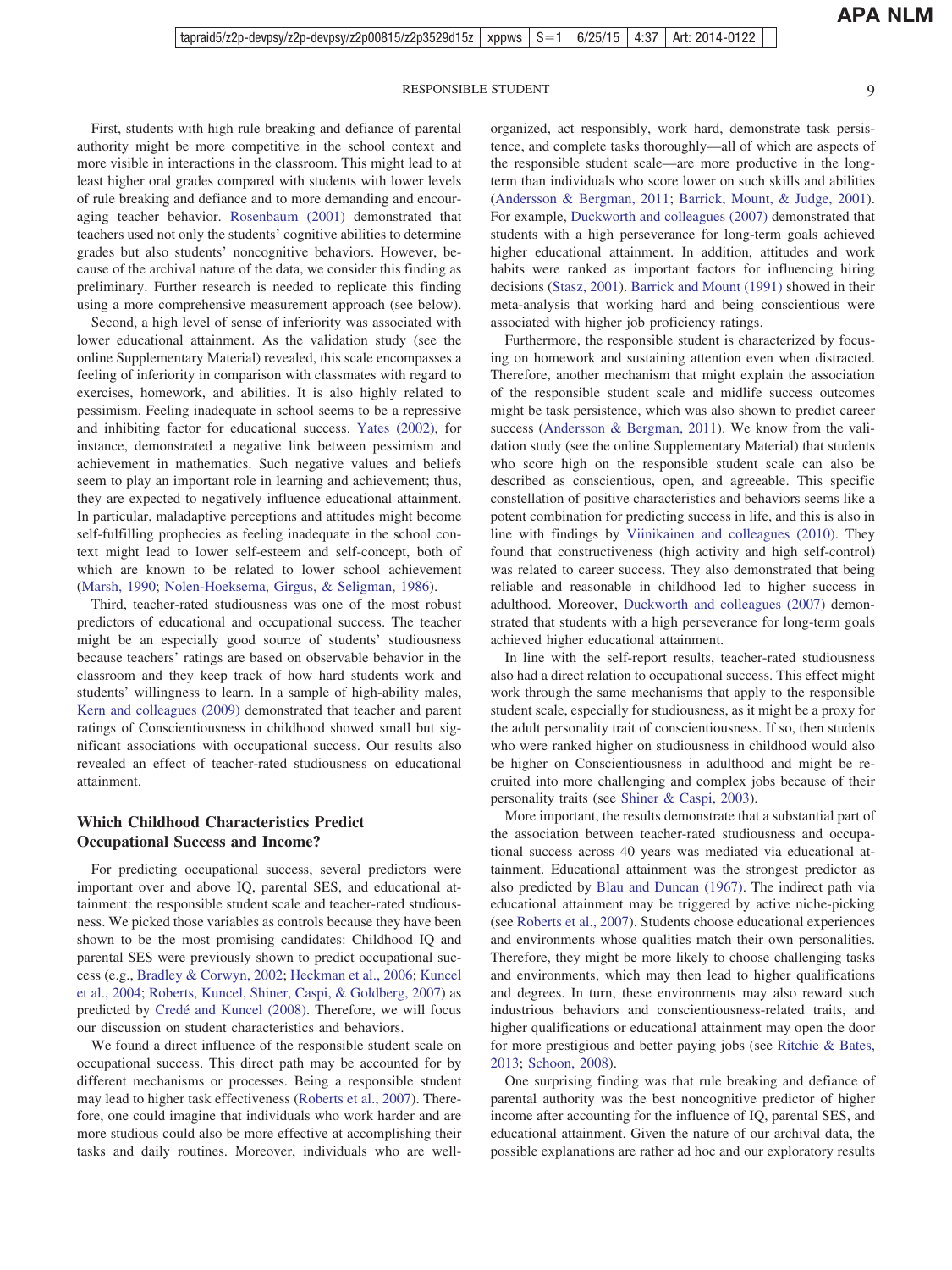need to be replicated. This will help us better understand the construct. If there are no other omitted third variables, we might assume that students who scored high on this scale might earn a higher income because they are more willing to be more demanding during critical junctures such as when negotiating salaries or raises. For instance, individuals who scored low on Agreeableness were also shown to earn more money [\(Judge, Livingston, & Hurst,](#page-11-32) [2012\)](#page-11-32). One explanation [Judge and colleagues \(2012\)](#page-11-32) gave for this finding was that it might be because of the fact that such individuals value competition more than interpersonal relations and therefore want to advance their interests relative to others. Another explanation might be that individuals with higher levels of rule breaking and defiance of parental authority also have higher levels of willingness to stand up for their own interests and aims, a characteristic that leads to more favorable individual outcomes [\(Barry & Friedman, 1998\)](#page-10-22)—in our case, income. This may be one of the reasons why defiance of parental authority plays a role in determining income—students who show higher levels of rule breaking and defiance are more likely to engage in negotiations about earning and payment (see [Judge at al., 2012\)](#page-11-32) and fight more strongly to achieve personal benefits. We also cannot rule out that individuals who are likely or willing to break rules get higher pay for unethical reasons. For instance, research in the field of organizational psychology showed that employees invest in unethical or deviant workplace behavior when they are not satisfied with their income and when they have a high level of love of money [\(Tang & Chiu, 2003\)](#page-11-33). Thus, this kind of behavior might in turn lead to higher income. Nevertheless, further research is needed to better understand the construct and its mechanisms.

### **Early Individual Differences and Cumulative Advantages Over the Life Course**

With the life span perspective of our dataset, we were able to identify the developmental significance of individual differences that emerge early for later important life outcomes. This supports the more general goal of life span approaches to understand personality across the life course (see [Friedman, Kern, Hampson,](#page-10-23) [& Duckworth, 2014;](#page-10-23) [Kern, Hampson, Goldberg, & Friedman,](#page-11-34) [2014\)](#page-11-34). Student characteristics and behaviors were rewarded in school and led to higher educational attainment as already stated in sociological models (e.g., [Blau & Duncan, 1967\)](#page-10-3). However, above and beyond the gatekeeping function of educational attainment, some of these characteristics (e.g., being a responsible student and showing defiance of parental authority) contributed to later occupational success. These initial individual differences in schoolrelated and nonschool-related student characteristics and behaviors, particularly being an industrious and responsible student, might develop into a cumulative advantage over time over and above individual differences in education, IQ, and parental SES. Students behave in a certain way on the basis of their characteristics, and they experience events across the different phases of their lives. Thereby, those characteristics can be viewed as factors that initiate a cascade of events that will influence behavior and decisions over a long period of time. This idea of phase-specific and continuous processes linking personality traits (in particular: Conscientiousness) and important life outcomes (in particular: health) was also proposed by Shanahan and colleagues (see [Shanahan et al., 2014\)](#page-11-3). To the extent that these qualities are consistent over time, the behaviors that are based on these traits (e.g., working hard) will be rewarded in educational and occupational environments, and such rewards in turn may lead to stability in showing these kinds of behaviors. In summary, this might lead to different developmental trajectories that are in part the result of the cumulative influences of individual differences in childhood in the student characteristics and behaviors.

### **Strengths, Limitations, and Future Directions**

Major strengths of the present work consist of the life span longitudinal design, the inclusion of intelligence and family SES as predictors, and the (multiperspective) assessment of student characteristics and behaviors. Moreover, we assessed student characteristics and behaviors at a young age— before any selection process had begun. Therefore, it is unlikely that faking or social desirability could have biased the estimates. Despite these strengths, the present study has several limitations that have implications for the design of future investigations.

First, teacher-rated studiousness was measured by a single item. It is likely that this single item carries variance from multiple dimensions. This is especially the case given how well it predicts all outcomes in our study. Our single-item might overlap for instance with student achievement. Nevertheless, it is a unique and different construct because it captures also the motivational and personality-based component of achievement. Studiousness or related constructs such as industriousness and Conscientiousness were shown to be related to and predict achievement in earlier studies (see [Poropat, 2009\)](#page-11-4). We, of course, would prefer to have a multi-item rating scale provided by the teachers, but that was not gathered in the original assessment. We still feel it is important to include the single item rating, as it is unusual for studies of this structure to have access to both self-reports and observer ratings of any sort. In future studies we aim to examine the potential multidimensional nature of the rating.

Second, because the current study involved longitudinal data from 40 years ago, we had to rely on the questionnaires that were administered back then because the currently more widely used personality questionnaires such as the Big Five did not exist 40 years ago. Thus, we had to reconstruct the measurement framework for the student questionnaire as the original documentation was not available. We believe we overcame this limitation by factor analyzing our items and then testing the reliability and validity of our empirically derived scales. Moreover, we studied the relations of these scales with existing questionnaires in an additional sample. Here, we applied methods of integrative data analysis [\(Curran & Hussong, 2009\)](#page-10-24) by drawing on data from two **AQ: 6** independent samples. In doing so, our goal was to make the most of the information provided by the MPS instrument (for which no measurement framework was available) and a more comprehensive measure of personality (see online Supplementary Material). Even if this additional step is somewhat uncommon, the results obtained in the validation study (see the online Supplementary Material) confirmed the validity and reliability of the scales obtained from the original student questionnaire and used in the present study. Our results showed that another challenge of future research will be to incorporate existing longitudinal data with reliable, new measures of personality. Moreover, our results need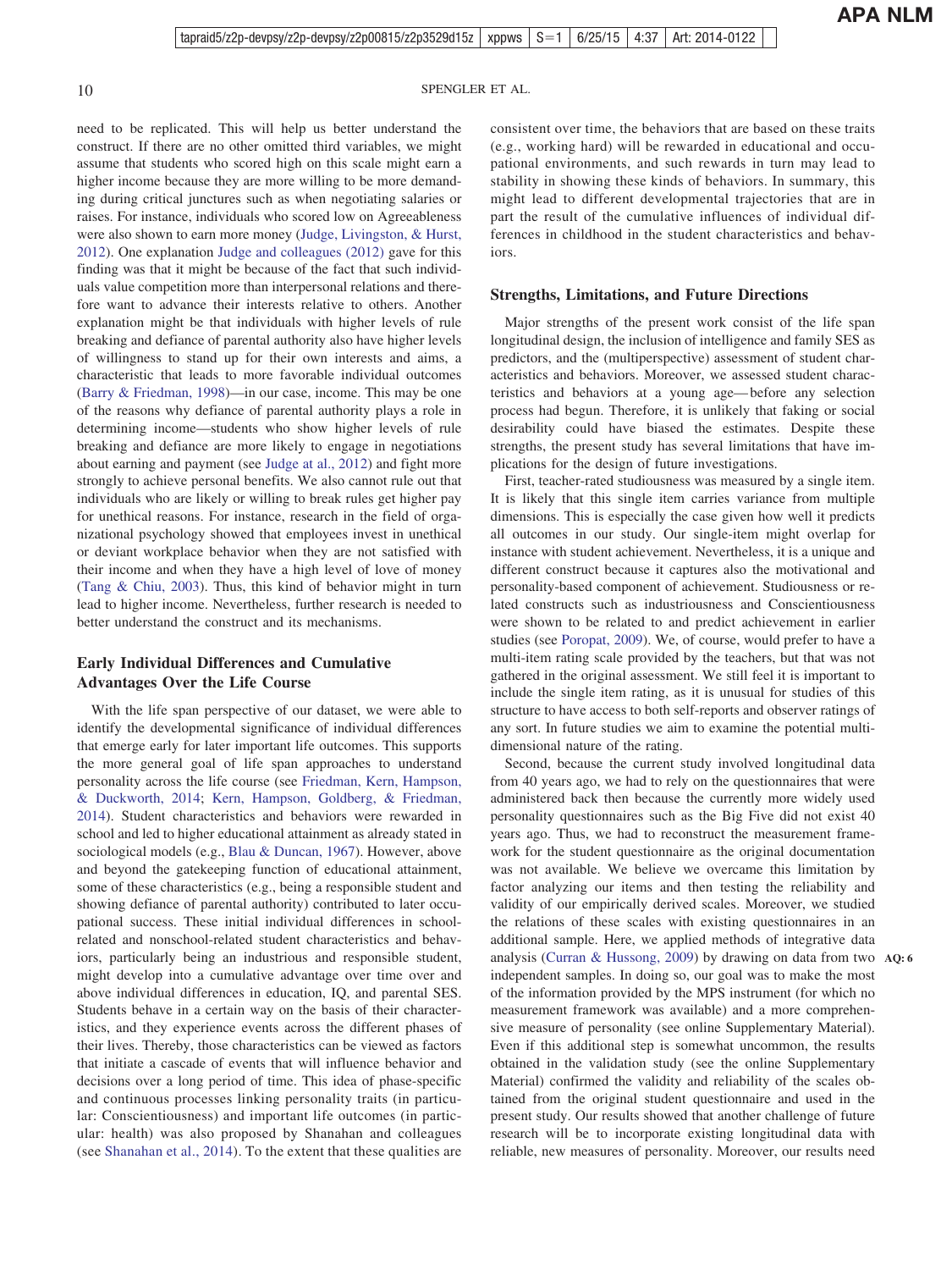**APA NLM**

to be replicated as our findings were demonstrated in a specific population (students in the 1960s) and a specific educational system (Luxembourg).

One avenue for future research should be to provide a closer examination of the relation between individual differences and educational research. Theories about personality development and knowledge about educational environments such as school should be connected to identify possible influences on stability and change in student characteristics and behaviors within the school context. Students spend the majority of their adolescent lives in school. Some of these environments probably have the potential to shape personality development. In a next step, the important elements of these environments need to be identified and tested.

### **Conclusion**

To conclude, student characteristics and behaviors play significant roles in important life outcomes over and above socioeconomic factors and cognitive abilities. We demonstrated that being successful is more than "just" having good cognitive resources and coming from a socially advantaged family and that personalityrelated characteristics and student behavior measured early in life are important predictors of life outcomes in midlife. This coherent pattern of results strengthens the power of personality and personality-related traits in the context of real-life outcomes. Considering that several traits and characteristics that were previously demonstrated to be predictive of educational attainment and career success (e.g., parental SES and intelligence) were controlled for, the incremental and independent influences of student behavior and childhood personality characteristics—measured early in life—add to our understanding of which factors in late childhood are important for successful adaptation in middle adulthood.

# $\frac{1}{2}$ **AQ: 7**

### **References**

- <span id="page-10-10"></span>Almlund, M., Duckworth, A. L., Heckman, J. J., & Kautz, T. (2011). Personality psychology and economics. In E. Hanushek, S. Machin, & L. Woessman (Eds.), *Handbook of the economics of education* (Vol. 4, pp. 1–181). Amsterdam: Elsevier. [http://dx.doi.org/10.1016/B978-0-444-](http://dx.doi.org/10.1016/B978-0-444-53444-6.00001-8) [53444-6.00001-8](http://dx.doi.org/10.1016/B978-0-444-53444-6.00001-8)
- <span id="page-10-18"></span>Andersson, H., & Bergman, L. R. (2011). The role of task persistence in young adolescence for successful educational and occupational attainment in middle adulthood. *Developmental Psychology, 47,* 950 –960. <http://dx.doi.org/10.1037/a0023786>
- <span id="page-10-21"></span>Barrick, M., & Mount, M. (1991). The big five personality dimensions and job performance: A meta-analysis. *Personnel Psychology, 44,* 1–26. <http://dx.doi.org/10.1111/j.1744-6570.1991.tb00688.x>
- <span id="page-10-19"></span>Barrick, M. R., Mount, M. K., & Judge, T. A. (2001). Personality and performance at the beginning of the new millennium: What do we know and where do we go next? *International Journal of Selection and Assessment, 9,* 9 –30. <http://dx.doi.org/10.1111/1468-2389.00160>
- <span id="page-10-22"></span>Barry, B., & Friedman, R. (1998). Bargainer characteristics in distributive and integrative negotiation. *Journal of Personality and Social Psychology, 74,* 345–359. <http://dx.doi.org/10.1037/0022-3514.74.2.345>
- <span id="page-10-3"></span>Blau, P. M., & Duncan, O. D. (1967). *The American occupational structure*. New York, NY: Wiley.
- <span id="page-10-11"></span>Blossfeld, H.-P., Roßbach, H.-G., & von Maurice, J. (2011). Editorial. Zeitschrift für Erziehungswissenschaft, 14, 1-4. [http://dx.doi.org/](http://dx.doi.org/10.1007/s11618-011-0198-z) [10.1007/s11618-011-0198-z](http://dx.doi.org/10.1007/s11618-011-0198-z)
- <span id="page-10-1"></span>Boudon, R. (1974). *Education, opportunity, and social inequality: Changing prospects in western society*. New York, NY: Wiley.
- <span id="page-10-13"></span>Bradley, R. H., & Corwyn, R. F. (2002). Socioeconomic status and child development. *Annual Review of Psychology, 53,* 371–399. [http://dx.doi](http://dx.doi.org/10.1146/annurev.psych.53.100901.135233) [.org/10.1146/annurev.psych.53.100901.135233](http://dx.doi.org/10.1146/annurev.psych.53.100901.135233)
- <span id="page-10-15"></span>Brunner, M., & Martin, R. (Eds.). (2011). *Die MAGRIP-Studie (1968 – 2009)*. Wie beeinflussen sozio-kognitive Merkmale von Kindern im Grundschulalter und ihre Bildungswege ihr späteres Leben als Erwachsene in Luxemburg? [The MAGRIP-study (1968 –2009). How do socio-cognitive characteristics of children at primary school age and their educational careers influence their later lives as adults in Luxembourg?]. Luxemburg: Universität Luxemburg, Forschungseinheit EMACS.
- <span id="page-10-14"></span>Caro, D. H., Cortina, K. S., & Eccles, J. S. (2014). *Socioeconomic background, education, and labour force outcomes: Evidence from a regional U.S. sample*. Manuscript submitted for publication.
- <span id="page-10-2"></span>Coleman, J. S. (1988). Social capital in the creation of human capital. *American Journal of Sociology, 94,* S95–S120. [http://dx.doi.org/](http://dx.doi.org/10.1086/228943) [10.1086/228943](http://dx.doi.org/10.1086/228943)
- <span id="page-10-6"></span>Credé, M., & Kuncel, N. R. (2008). Study habits, skills, and attitudes: The third pillar supporting collegiate academic performance. *Perspectives on Psychological Science, 3,* 425– 453. [http://dx.doi.org/10.1111/j.1745-](http://dx.doi.org/10.1111/j.1745-6924.2008.00089.x) [6924.2008.00089.x](http://dx.doi.org/10.1111/j.1745-6924.2008.00089.x)
- <span id="page-10-24"></span>Curran, P. J., & Hussong, A. M. (2009). Integrative data analysis: The simultaneous analysis of multiple data sets. *Psychological Methods, 14,* 81–100. <http://dx.doi.org/10.1037/a0015914>
- <span id="page-10-4"></span>Damian, R. I., Su, R., Shanahan, M., Trautwein, U., & Roberts, B. W. (2014, November 17). Can personality traits and intelligence compensate for background disadvantage? Predicting status attainment in adulthood. [Advance online publication]. *Journal of Personality and Social Psychology*. <http://dx.doi.org/10.1037/pspp0000024>
- <span id="page-10-9"></span>DiPrete, T., & Eirich, G. (2006). Cumulative advantage as a mechanism for inequality: A review of theoretical and empirical developments. *Annual Review of Sociology, 32,* 271–297. [http://dx.doi.org/10.1146/annurev](http://dx.doi.org/10.1146/annurev.soc.32.061604.123127) [.soc.32.061604.123127](http://dx.doi.org/10.1146/annurev.soc.32.061604.123127)
- <span id="page-10-20"></span>Duckworth, A. L., Peterson, C., Matthews, M. D., & Kelly, D. R. (2007). Grit: Perseverance and passion for long-term goals. *Journal of Personality and Social Psychology, 92,* 1087–1101. [http://dx.doi.org/10.1037/](http://dx.doi.org/10.1037/0022-3514.92.6.1087) [0022-3514.92.6.1087](http://dx.doi.org/10.1037/0022-3514.92.6.1087)
- <span id="page-10-7"></span>Eccles, J. S. (2005). Subjective task value and the Eccles et al. model of achievement-related choices. In A. J. Elliot & C. S. Dweck (Eds.), *Handbook of competence and motivation* (pp. 105–121). New York, NY: Guilford.
- <span id="page-10-8"></span>Eccles, J. S., & Wigfield, A. (2002). Motivational beliefs, values, and goals. *Annual Review of Psychology, 53,* 109 –132. [http://dx.doi.org/](http://dx.doi.org/10.1146/annurev.psych.53.100901.135153) [10.1146/annurev.psych.53.100901.135153](http://dx.doi.org/10.1146/annurev.psych.53.100901.135153)
- <span id="page-10-5"></span>Eccles, J. S., Wigfield, A., & Schiefele, U. (1998). Motivation to succeed. In W. Damon & N. Eisenberg (Eds.), *Handbook of child development* (5th ed., Vol. 3, pp. 1017–1095). New York: Wiley.
- <span id="page-10-16"></span>Elias, P. (1997). Occupational classification (ISCO-88): Concepts, methods, reliability, validity and cross-national comparability. *OECD Labour Market and Social Policy Occasional Papers, 20,* 1–23.
- <span id="page-10-0"></span>Fischbach, A., Baudson, T. G., Preckel, F., Martin, R., & Brunner, M. (2013). Do teacher judgments predict life outcomes? *Journal of Learning and Individual Differences, 27,* 109 –119. [http://dx.doi.org/10.1016/](http://dx.doi.org/10.1016/j.lindif.2013.07.004) [j.lindif.2013.07.004](http://dx.doi.org/10.1016/j.lindif.2013.07.004)
- <span id="page-10-23"></span>Friedman, H. S., Kern, M. L., Hampson, S. E., & Duckworth, A. L. (2014). A new life-span approach to conscientiousness and health: Combining the pieces of the causal puzzle. *Developmental Psychology, 50,* 1377– 1389. <http://dx.doi.org/10.1037/a0030373>
- <span id="page-10-17"></span>Ganzeboom, H. B. G., De Graaf, P. M., & Treiman, D. J. (1992). A standard international socio-economic index of occupational status. *Social Science Research, 21,* 1–56. [http://dx.doi.org/10.1016/0049-](http://dx.doi.org/10.1016/0049-089X%2892%2990017-B) [089X\(92\)90017-B](http://dx.doi.org/10.1016/0049-089X%2892%2990017-B)
- <span id="page-10-12"></span>Gottfredson, L. S. (2002). Where and why g matters: Not a mystery. *Human Performance, 15,* 25– 46.